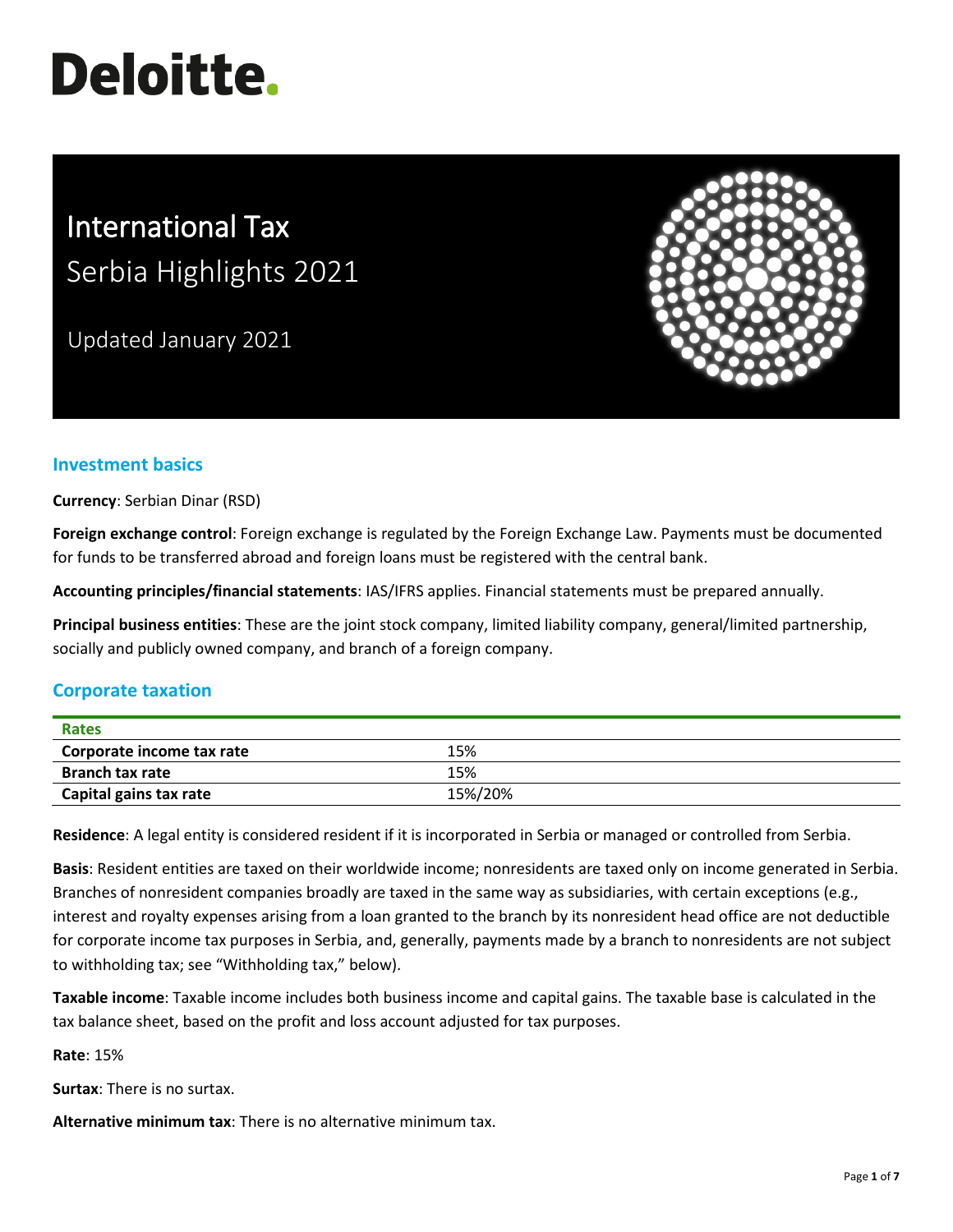**Taxation of dividends**: Dividends paid by a Serbian-resident company to another Serbian company are exempt from corporate income tax. Dividends received by a Serbian resident company holding at least 10% of the shares in a nonresident company for one year are eligible for a credit for foreign tax paid on the dividends.

**Capital gains**: Capital gains derived by resident companies are included in the annual income tax return and are subject to tax at 15%. Capital gains derived by nonresidents from the sale of Serbian assets (real estate, shares, and investment units) are taxed by means of an assessment and are subject to tax at 20%, unless otherwise provided under the terms of a relevant tax treaty.

**Losses**: Net operating losses may be carried forward for five years. Capital losses may be carried forward and offset against capital gains for five years. The carryback of losses is not permitted.

**Foreign tax relief**: A tax credit is available for foreign tax paid, limited to the amount of Serbian tax payable on the foreign income.

**Participation exemption**: See "Taxation of dividends," above.

**Holding company regime**: There is no holding company regime.

**Incentives**: A 10-year corporate income tax incentive (tax credit) is available for large investors that invest over RSD 1 billion in fixed assets and hire an additional 100 employees on permanent contracts during the period of the investment.

Nonprofit organizations are exempt from income tax under conditions prescribed by law.

Expenses directly related to qualifying R&D activities performed in Serbia are eligible for a double deduction.

Under Serbia's intellectual property box regime, 80% of qualified income received by a taxpayer for the use of registered copyrights, patents, or related rights (but not from a disposal of the rights) may be excluded from the corporate income tax base.

A taxpayer (other than a start-up company) that invests in the capital of a newly established company that performs innovative business activities (start-up) may be entitled to a tax credit of 30% of the investment. The tax credit applies only to fully paid-up monetary contributions and the taxpayer must not reduce the amount invested for at least three years.

#### **Compliance for corporations**

**Tax year**: The tax year is the calendar year but may be shorter than 12 months where activities start or terminate during a calendar year, or there is a change in the status of the entity. A taxpayer may opt for a tax year different from the calendar year (subject to approval from the competent authorities).

**Consolidated returns**: Resident companies may elect group status and file a consolidated return. Companies are considered a group where one company (parent company) owns, directly or indirectly, at least 75% of the shares of another company. The parent company files a consolidated tax return in which gains and losses of group companies are offset, and each company pays its share of the tax (determined in proportion to taxable income). Once elected, tax consolidation must be applied for at least five years.

**Filing and payment**: Serbia operates a self-assessment regime. Advance corporate tax is payable in monthly installments. A tax return must be filed and the balance of tax due paid within 180 days after the end of the tax period for which the tax return is filed. Shorter deadlines (generally 60 days after the end of the tax period) may apply in cases of liquidation, mergers, etc.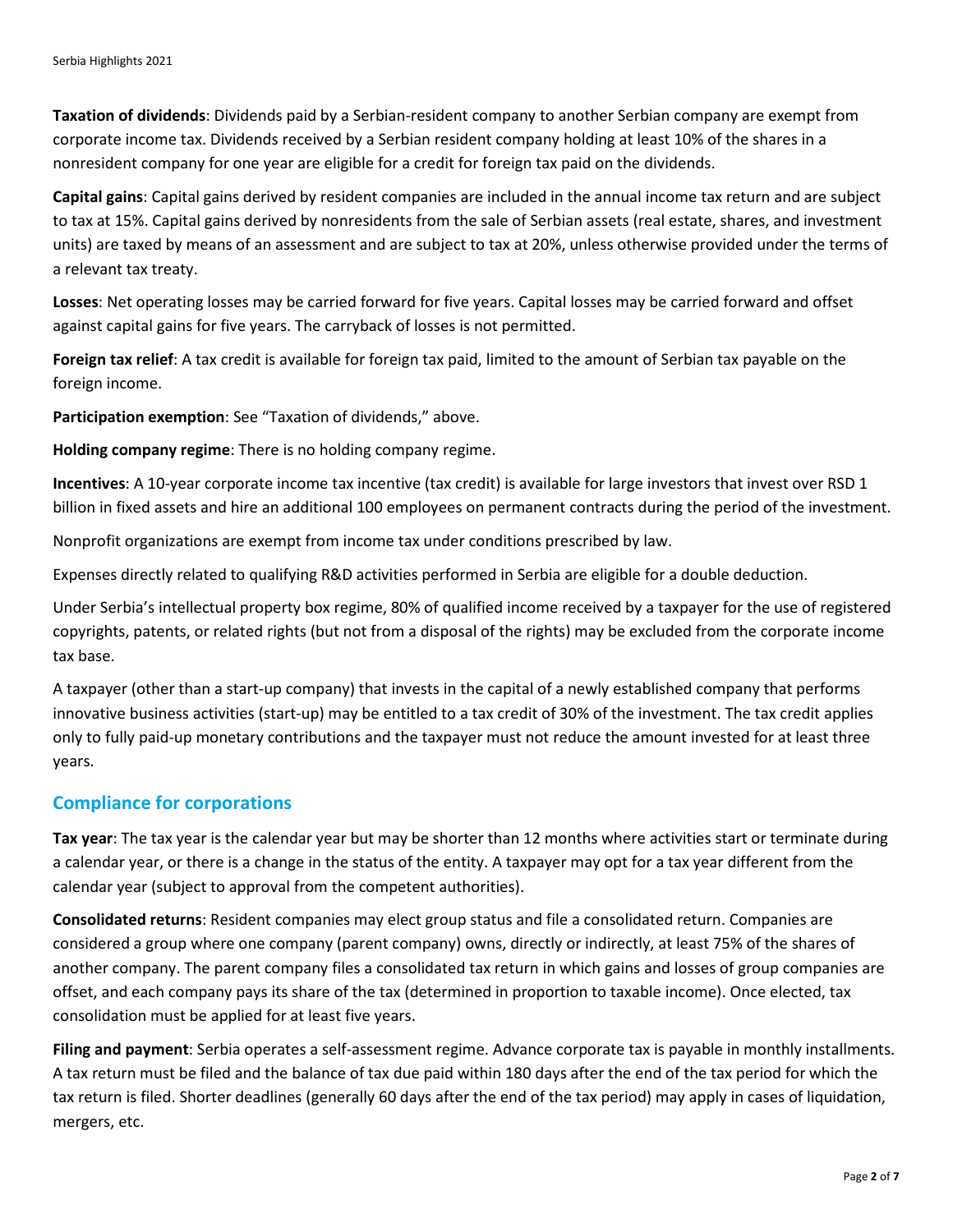**Penalties**: Penalties may be imposed for failure to comply with the provisions of the Law on Tax Procedure and Tax Administration. Entities also may be prohibited from carrying out their activities. Interest is charged on tax paid late and underpayments of tax.

**Rulings**: The Ministry of Finance issues rulings at the request of the taxpayer. A ruling is binding on the tax authorities.

#### **Individual taxation**

| <b>Rates</b>               |             |  |
|----------------------------|-------------|--|
|                            | Rate        |  |
| Individual income tax rate | 10%/15%/20% |  |
| Capital gains tax rate     | 0%/15%      |  |

**Residence**: An individual is considered resident for income tax purposes if the individual has a registered permanent domicile or center of business and vital interests in Serbia or stays in Serbia for at least 183 days in a 12-month period commencing or ending in the tax year concerned.

**Basis**: Serbian residents are taxed on their worldwide income; nonresidents are taxed only on Serbia-source income.

**Taxable income**: The principal taxable forms of personal income are employment income, self-employment income (from registered entrepreneurship), income from capital (dividends, interest, and income from investment in an open investment fund), capital gains (e.g., from the sale of shares in a legal entity or from the sale of real estate), rental income, royalty income, and other income.

Residents whose annual net income exceeds three times the Serbian annual average wage for the tax year also are subject to complementary annual income tax under the worldwide system. Nonresidents' earnings are subject to complementary annual income tax if their Serbia-source income exceeds the same threshold.

**Rates**: The personal income tax rate depends on the type of income. The rates are 10% for employment income (salary) and self-employment income (entrepreneurs); 15% for income from capital; and 20% for rental income, income from royalties, and other income.

Complementary income tax is levied at progressive rates of 10% and 15% on net income in excess of prescribed thresholds. The 10% rate applies to net income in excess of three times the Serbian annual average wage and up to an additional six annual average wages (i.e., up to nine annual average wages in total), and net income in excess of the 10% rate threshold is subject to a 15% tax rate.

**Capital gains**: Capital gains are taxed at a rate of 15%, with certain exemptions (e.g., for gains derived from the sale of assets owned by the individual taxpayer for at least 10 years).

**Deductions and allowances**: Personal allowances of fixed amounts are available for members of the taxpayer's family that are financially supported by the taxpayer only when complementary annual income tax applies.

**Foreign tax relief**: An ordinary tax credit is available for foreign tax paid, limited to the amount of Serbian tax payable on the foreign income.

#### **Compliance for individuals**

**Tax year**: The tax year is the calendar year.

**Filing status**: Spouses are taxed separately; joint filing is not permitted.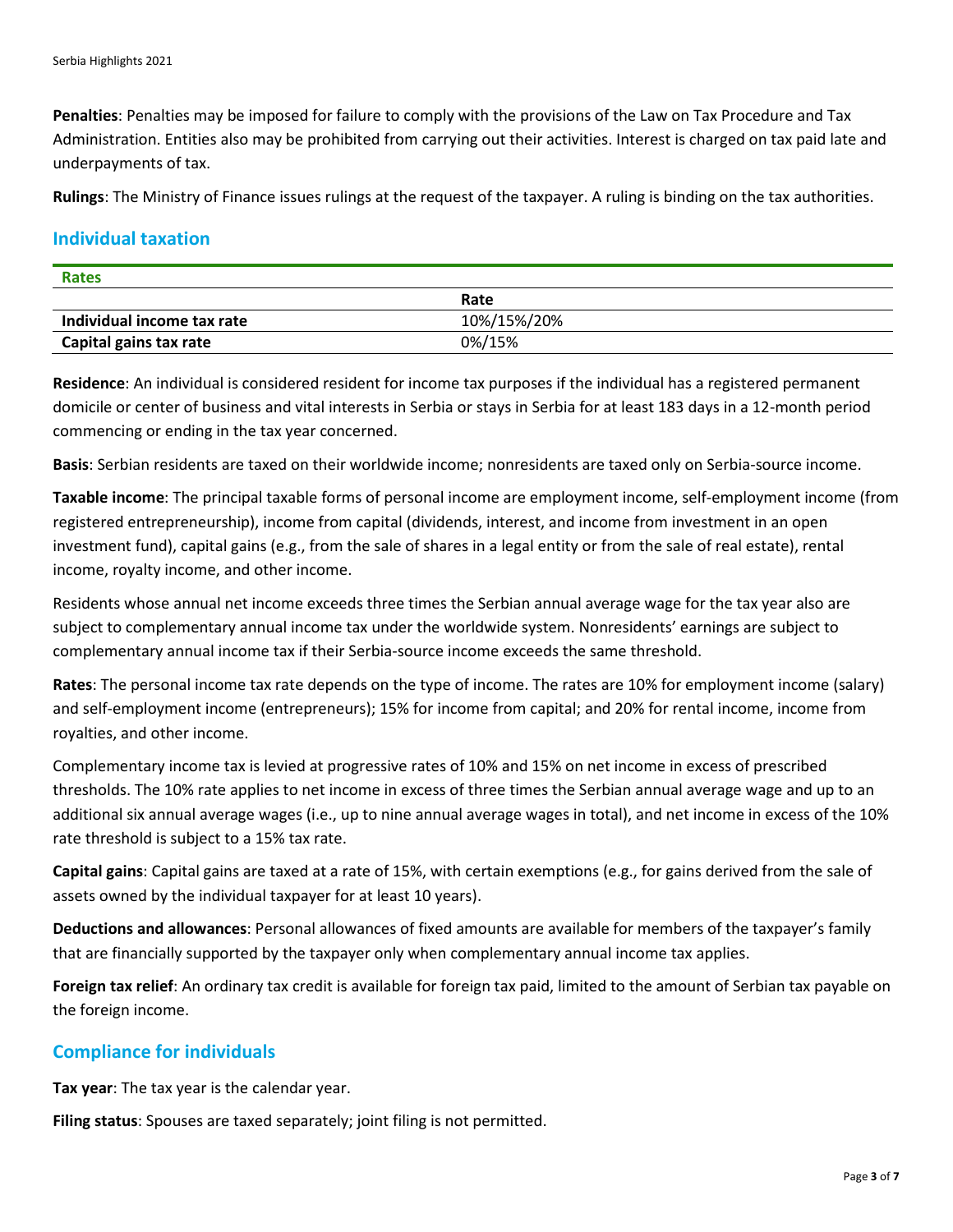**Filing and payment**: There are three different methods for tax compliance: withholding tax, self-assessment, and assessment by the tax authorities. Generally, local Serbian entities that pay income to individuals must withhold the tax due (other than on payments to entrepreneurs). Self-assessment applies where the payer does not have an obligation to withhold the tax, and for certain types of income. The individual must file a tax return and pay the tax due at the appropriate rate, depending on the type of income, within 30 days of receipt of the income. The tax authorities will issue an assessment for complementary annual income tax, capital gains tax, and with respect to entrepreneurs' lump sum income.

**Penalties**: Penalties may be imposed for failure to comply with the provisions of the Law on Tax Procedure and Tax Administration. Interest is charged on tax paid late and underpayments of tax.

**Rulings**: The Ministry of Finance issues rulings at the request of the taxpayer. A ruling is binding on the tax authorities.

# **Withholding tax**

| <b>Rates</b>                       |                  |                   |         |                     |
|------------------------------------|------------------|-------------------|---------|---------------------|
| Type of payment                    | <b>Residents</b> |                   |         | <b>Nonresidents</b> |
|                                    | Company          | <b>Individual</b> | Company | <b>Individual</b>   |
| <b>Dividends</b>                   | 0%               | 15%               | 20%     | 15%                 |
| <b>Interest</b>                    | 0%               | 15%               | 20%/25% | 15%                 |
| <b>Royalties</b>                   | 0%               | 20%               | 20%/25% | 20%                 |
| <b>Fees for technical services</b> | 0%               | 20%               | 20%/25% | 20%                 |

**Dividends**: Dividends paid by a resident legal entity to a nonresident legal entity are subject to a 20% withholding tax unless the rate is reduced under a tax treaty. A 15% withholding tax applies on dividends paid to an individual. Dividends paid to a resident company are exempt from withholding tax.

**Interest**: Interest paid by a resident legal entity to a nonresident legal entity or nonresident individual is subject to withholding tax at 20% or 15%, respectively, unless the rate is reduced under a tax treaty. The rate is increased to 25% for payments made to a legal entity resident in a jurisdiction with a preferential tax regime. A 15% withholding tax applies on interest paid to a resident individual; interest paid to a resident company is exempt from withholding tax.

**Royalties**: Royalties paid by a resident legal entity to a nonresident legal entity or nonresident individual are subject to a 20% withholding tax, unless the rate is reduced under a tax treaty. The rate is increased to 25% for payments made to a legal entity resident in a jurisdiction with a preferential tax regime. A 20% withholding tax applies on royalties paid to a resident individual; royalties paid to a resident company are exempt from withholding tax.

**Fees for technical services**: Fees paid by a resident legal entity to a nonresident legal entity or nonresident individual for the provision of accounting and auditing services, market research services, legal, and business consulting services are subject to a 20% withholding tax, unless the rate is reduced under a tax treaty. The rate is increased to 25% for payments made to a legal entity resident in a jurisdiction with a preferential tax regime. A 20% withholding tax applies to technical service fees paid to a resident individual; payments to a resident company are exempt from withholding tax.

**Branch remittance tax**: There is no branch remittance tax.

**Other**: Payments made by a resident legal entity to a nonresident legal entity for the lease of movable and immovable property located in Serbia are subject to a 20% withholding tax, unless the rate is reduced under a tax treaty. The rate is increased to 25% for payments made to a legal entity resident in a jurisdiction with a preferential tax regime.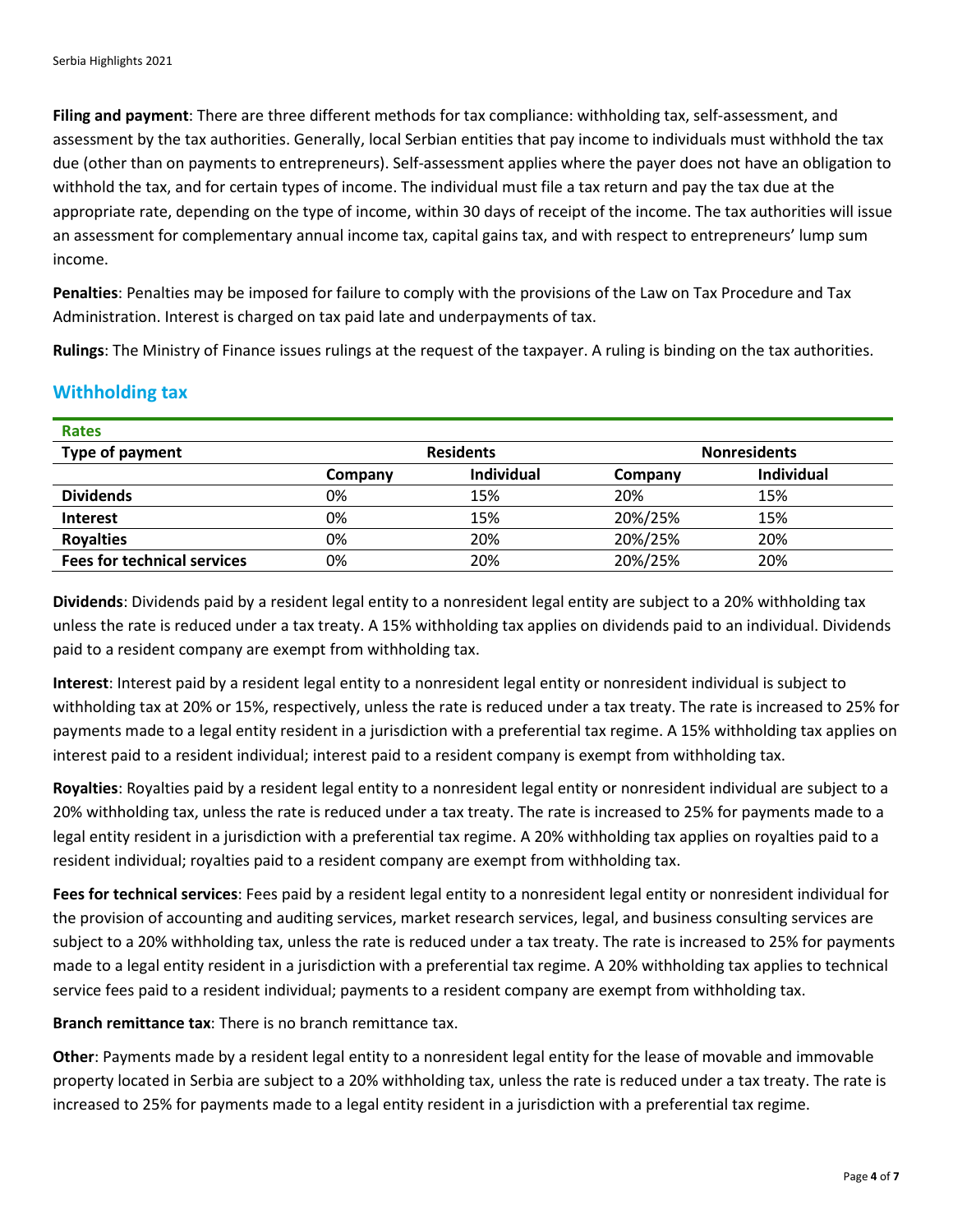A resident payer is obliged to withhold the tax due on payments made to nonresidents, file the withholding tax return, and remit the tax to the Serbian tax authorities within three days from the date of payment. Where a withholding tax exemption is available under an applicable tax treaty, the resident payer is not required to file a withholding tax return, but must have all the underlying documentation, including the recipient's tax residence certificate.

Payments made by a branch office to a nonresident legal entity for the lease of movable or immovable property located in Serbia are subject to a 20% withholding tax, unless the rate is reduced under a tax treaty. The rate is increased to 25% for lease payments made to a resident of a jurisdiction with a preferential tax regime. The nonresident entity must file a tax return and pay the tax due on the rental income received.

For payments made to individuals, the payer is obliged to withhold the tax due at the time of payment.

#### **Anti-avoidance rules**

**Transfer pricing**: Transactions between related parties (as defined) must be at arm's length. There are specific documentation requirements, and transfer pricing reports must be submitted by the deadline for filing the corporate income tax return. Companies are considered related if one company can control or influence the business decisions of the other company (control/influence exists if the company holds at least 25% of the shares, stock, or votes in the governing body of the other company), or the same individuals can control or influence the business decisions of both companies. Individuals that have such control or influence also are considered related to the company, as well as their spouses, children, parents, etc.

As from the 2020 tax year, resident taxpayers that are the ultimate parent entities of international groups of related legal entities must submit country-by-country reports to the Serbian tax authorities.

**Interest deduction limitations**: Under the thin capitalization rules, interest and related expenses are deductible on loans that do not exceed four times equity for companies (10 times equity for banks and leasing companies). In addition, under the transfer pricing rules, a taxpayer must demonstrate that interest that is deductible under the thin capitalization rules is at an arm's length level; otherwise, an adjustment of taxable income may be required.

**Controlled foreign companies**: There are no CFC rules.

**Hybrids**: There is no specific anti-hybrid legislation.

**Economic substance requirements**: See "General anti-avoidance rule," below.

**Disclosure requirements**: There are no disclosure requirements.

**Exit tax:** There is no exit tax.

**General anti-avoidance rule**: There is a statutory general anti-avoidance rule based on the substance-over-form principle. Under this rule, the tax consequences of a transaction are governed by the actual underlying economic substance of the transaction.

#### **Value added tax**

| <b>Rates</b>         |        |
|----------------------|--------|
| <b>Standard rate</b> | 20%    |
| <b>Reduced rate</b>  | 0%/10% |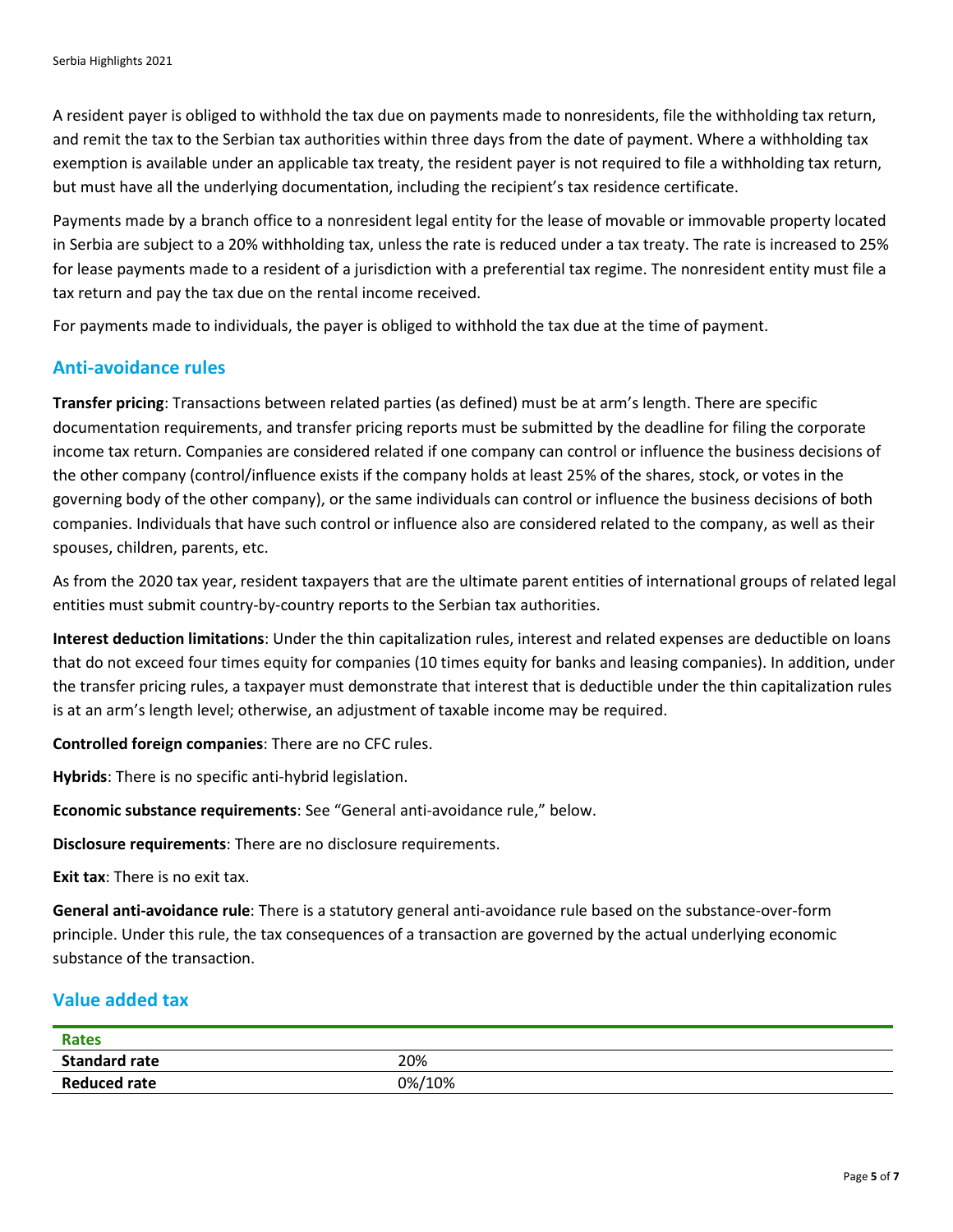**Taxable transactions**: VAT is levied on the supply of goods and services by a VAT-taxable person, and on imports of goods into Serbia.

**Rates**: The standard VAT rate is 20%. A 10% reduced rate applies to certain supplies, and certain supplies are zero-rated or VAT exempt.

**Registration**: The registration threshold for VAT purposes for local entities (subsidiaries and branches) is annual turnover of RSD 8 million. There is no prescribed threshold for foreign entities.

**Filing and payment**: Both monthly and quarterly taxpayers with taxable income exceeding RSD 50 million must file VAT returns and pay any VAT due for the previous period on or before the 15th day of the current period. Where the deadline falls on a non-business day, i.e., a weekend or public holiday, the deadline is postponed to the next business day.

VAT registered persons (both resident and nonresident) are required to submit the POPDV form relating to their VAT calculations with every VAT return.

#### **Other taxes on corporations and individuals**

Unless otherwise stated, the taxes in this section apply to both companies and individuals and are imposed at the national level.

**Social security contributions**: The employer withholds social security contributions on behalf of its employees at rates of 14%, 5.15%, and 0.75% for pension and disability insurance, health insurance, and unemployment insurance, respectively. Social security contributions also are due by the employer at rates of 11.5% and 5.15% for pension and disability insurance, and health insurance, respectively.

**Payroll tax**: There is no payroll tax.

**Capital duty**: There is no capital duty.

**Real property tax**: For taxpayers that are legal entities or other taxpayers not deemed as individuals (such as branches of foreign companies) that follow IAS and IFRS fair value accounting, property tax is levied on immovable property located in Serbia at a rate of up to 0.4% of the fair market value of the property as of 31 December of the previous year. For other legal entities, fair market value is assessed based on the data published by the tax authorities, with certain exceptions ("catalogue value").

For individual taxpayers, tax is levied on the catalogue value of real estate at progressive rates ranging from 0.3% to 2%.

**Transfer tax**: A 2.5% tax applies on the transfer (sale) of real estate, intellectual property, used motor vehicles, and development rights over building land. The transfer of shares is exempt from transfer tax.

**Stamp duty**: There is no stamp duty. However, fees are charged by the competent authorities and/or notary when certifying documents relating to property transfers.

**Net wealth/worth tax**: There is no net wealth or net worth tax.

**Inheritance/estate tax**: Tax is levied on inheritances and gifts provided to individuals at rates of 1.5% or 2.5%, depending on the relationship to the deceased. However, no inheritance tax is imposed on beneficiaries related in the first degree to the deceased.